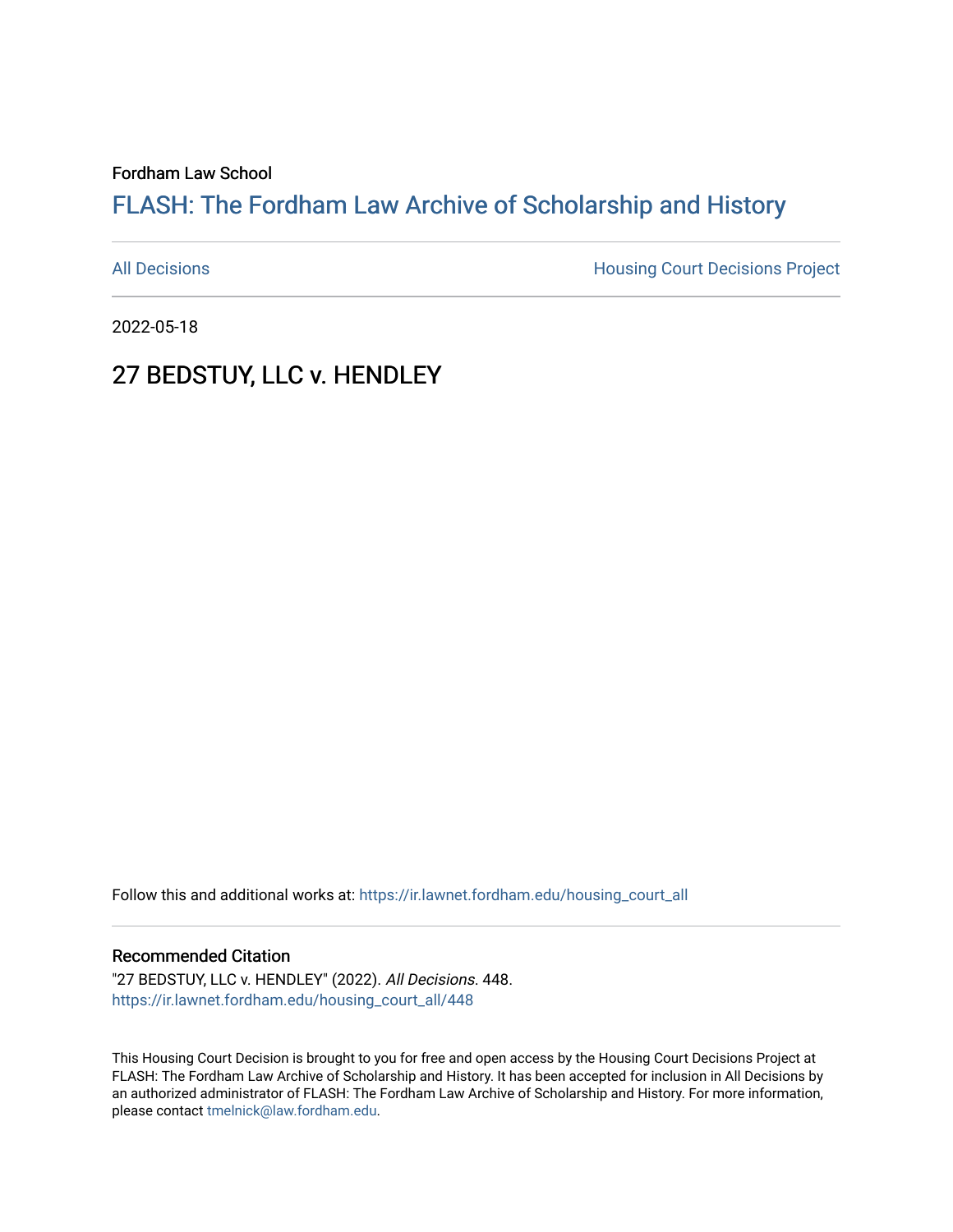## CIVIL COURT OF THE CITY OF NEW YORK

### COUNTY OF KINGS: PART S

---------------------------------------------------------------------------X

27 BEDSTUY, LLC,

Petitioner, Index No. 300887/22

-against-

### DECISION/ORDER

*Remy Smith, J.H.C.*

#### DAMIAN HENDLEY, GLENARDA BRELAND, et al.,

Respondents.

----------------------------------------------------------------------------X

Hon. Remy Smith

Recitation, as required by CPLR 2219(a), of the papers considered in the review of this motion to impose ERAP stay:

| Papers: | Numbered |  |
|---------|----------|--|
|         |          |  |
|         |          |  |
|         |          |  |

Respondent's motion seeking to impose an ERAP stay is denied. The court finds that,

based on the facts and law as discussed below, the ERAP stay does not apply to the

circumstances at bar and was not triggered by submission of the ERAP application.

The statute defines eligibility as follows:

§ 5. Eligibility. The commissioner shall establish standards for determining eligibility for such program, consistent with the following: 1. (a) A household, regardless of immigration status, shall be eligible for emergency rental assistance, or both rental assistance and utility assistance. Such household shall be eligible if it:

 (I) is a tenant or occupant obligated to pay rent in their primary residence in the state of New York . . . . .

1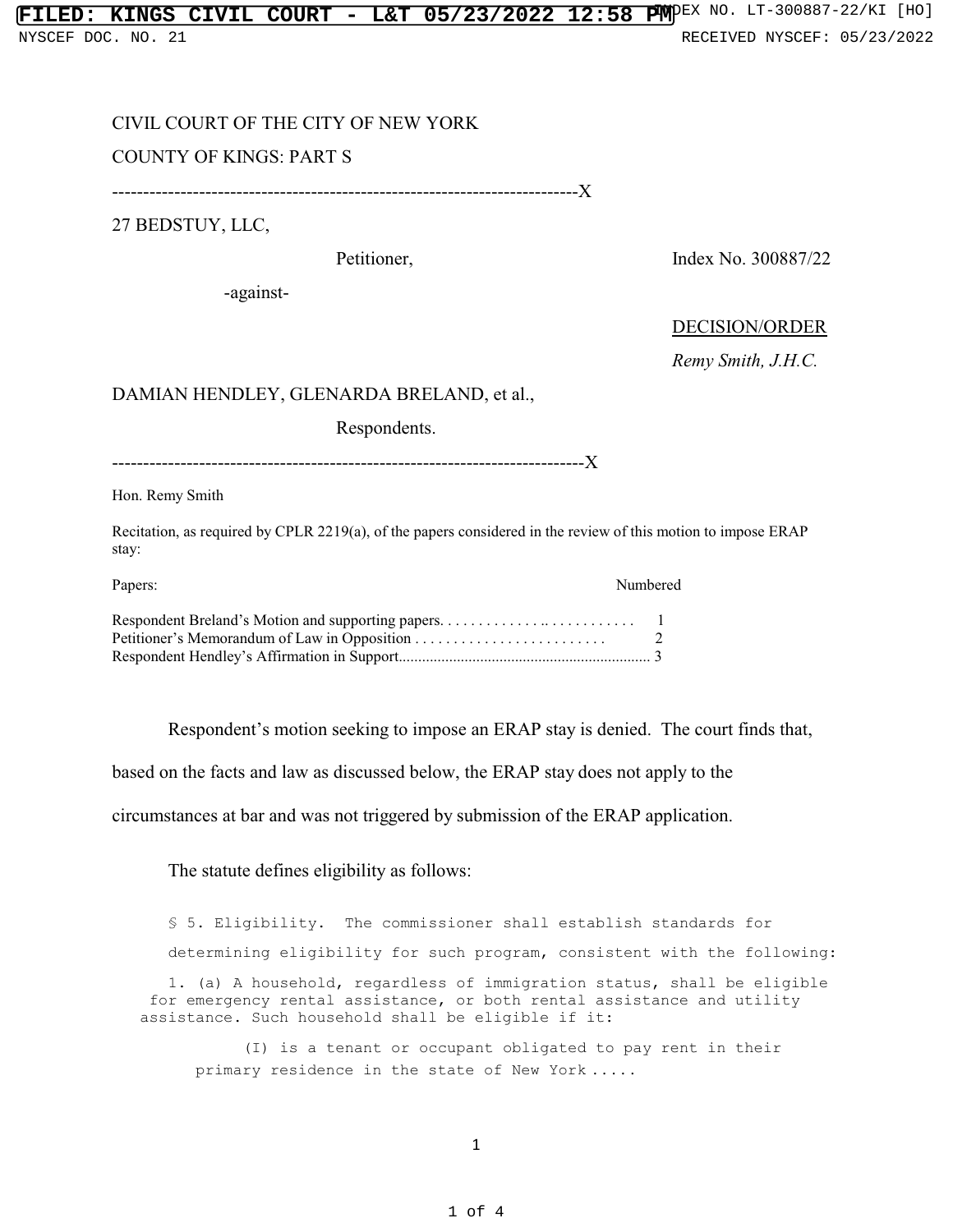The statute defines rent as:

9. "Rent" shall mean rent as defined by section 702 of the real property actions and proceedings law.

 10. "Rental arrears" shall mean unpaid rent owed to the landlord that accrued on or after March 13, 2020.

RPAPL §702 defines rent as "a monthly or weekly amount charged in consideration for the use of a dwelling pursuant to an oral or written rental agreement."

This is licensee holdover proceeding wherein Mr. Hendley joined issue by filing an Answer which alleges that he is a subtenant of the tenant of record. It is undisputed, as far as the record presents thus far, that respondents do not enjoy a landlord/tenant or any relationship in connection with respondents' occupancy. There is no evidence in the record as to rents that respondents may have paid to anyone in connection with their occupancy. It is undisputed that the landlord neither charged nor received rent from the respondents such that would support an application for any amount from ERAP. As there are no "arrears" as per RPAPL §702, respondents do not qualify for ERAP or its stay.

 Moreover, the ERAP statute provides that acceptance of ERAP funds indeed results in a situation, barring a few exceptions that have not yet been presented here, requiring a petitioner to refrain from evicting the respondent for a period of a year from acceptance of funds notwithstanding that the petitioner clearly seeks to terminate same by service of a notice of termination and commencing a proceeding. Simply put, acceptance of funds forces parties into a relationship that does not exist, thus creating a contract that ordinarily requires a meeting of the minds, which, based on the pleadings, has not happened in this case. The statute's language regarding arrears coupled with the awareness of the legislative intent to preserve tenancies when possible cannot countenance the imposition of a stay under the circumstances at bar.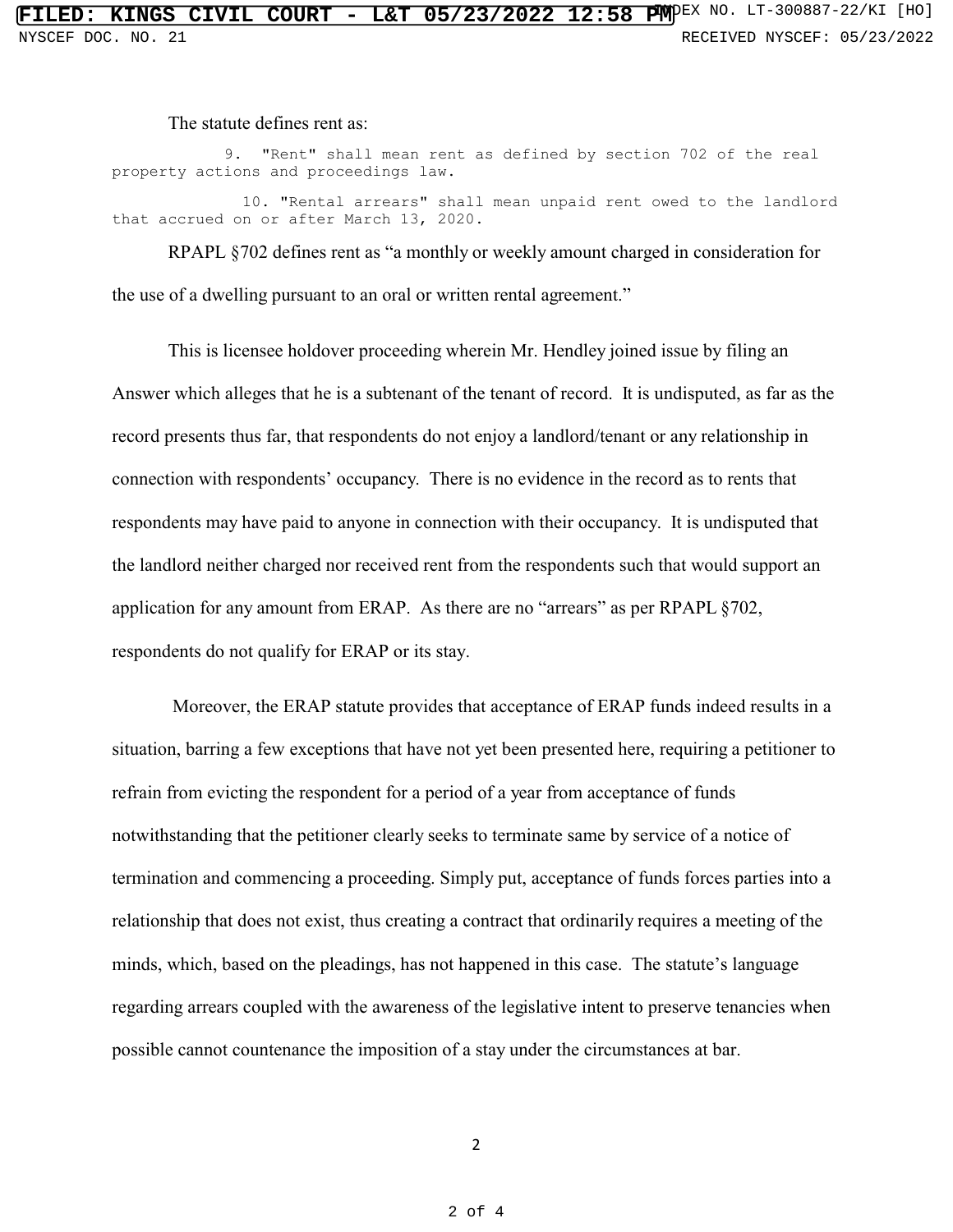**F ED KINGS IV L C U T - L T 0 / 3/2022 12:5 PMPEX N** . L 300 7- 2/KI [ 0] N SCEF DO . NO. 21 **R** C I D NYSCEF: 05/23/2022

> e co t s gui d by re nt decisi al aw whe in he discus on of applicability the RAP stay ma ates d n l of petiti er's n. In Papandrea-Za glia v. Hernandez-Arr ave  $2 \ 2 \ N \ S \ p \ Op \ 210 \ Ci \ Ct$ . ings Cty. 2 22 the ourt a at the ERAP s in a h dover erein pet ioner ought re o e of an ap t e in an unr ulated p rtme aft r e i e f a 90 day te inatio otice. e ition waive ar ars an n o med t e urt and e pon n that uld not ar c pa in t o r m. T e c urt t forth cons d ra ons for v c tin he tay, fo e a ple t a u e of h cause o a ion, the regu at y ta s of the b il ng<sup>1</sup>, the r 1 tions i b ween th pp cant an and lo d w ther the app i a t eets he basi ri rion for ERA p r val, n w ther th equ t es avor t n l rd h ou did no find e factor d s os ive. Th apa d ea c urt a so n ted t a p yment o ar e r ould o r olve th cas .

> T e ur in Shi an Zheng . ui pp ne 0 NY Sli Op 5 71(U) (Civ. Ct. Richmon Coun y  $0\ 2$ ) r li d o m lar log c n a ating n ERA stay in a c se i vo ving an v t respondent n a non-payme t ro edi g wh ch h e n conv t t a h l over T e co r note h t re t arr ar ha b en wai d a d her h b n o demand fo s & occ pan y, n he for pa m t f RA fun s, w ich a l rd had show d i t re t, w uld ot a r o v d t e c se The our ls o si e ed that th E A applicati n a f l d ery late i t th litig t on of the m tt r en ng supp rt for th a dl d s gu e ha i w one so i order t del y he e ict , re o ve he ca e h ourt not d hat "no exp a a on [was] provi ed as t wh R s o den s elieved th t a en al s istance p ogr m wou d e helpfu w e e en al ass stance wa n s gh by Petit o er" i i s ho ding hat ey w e no

<sup>1</sup>The cases cited in this Decision substantially involve unregulated buildings while petitioner in the instant proceeding seeks recovery of a rent stabilized apartment. The court does not consider this distinction to require a different analysis, however, as vacatur of the stay does not mean that petitioner will succeed on her underlying cause of action, but only that she not be delayed from seeking its adjudication and resolution.